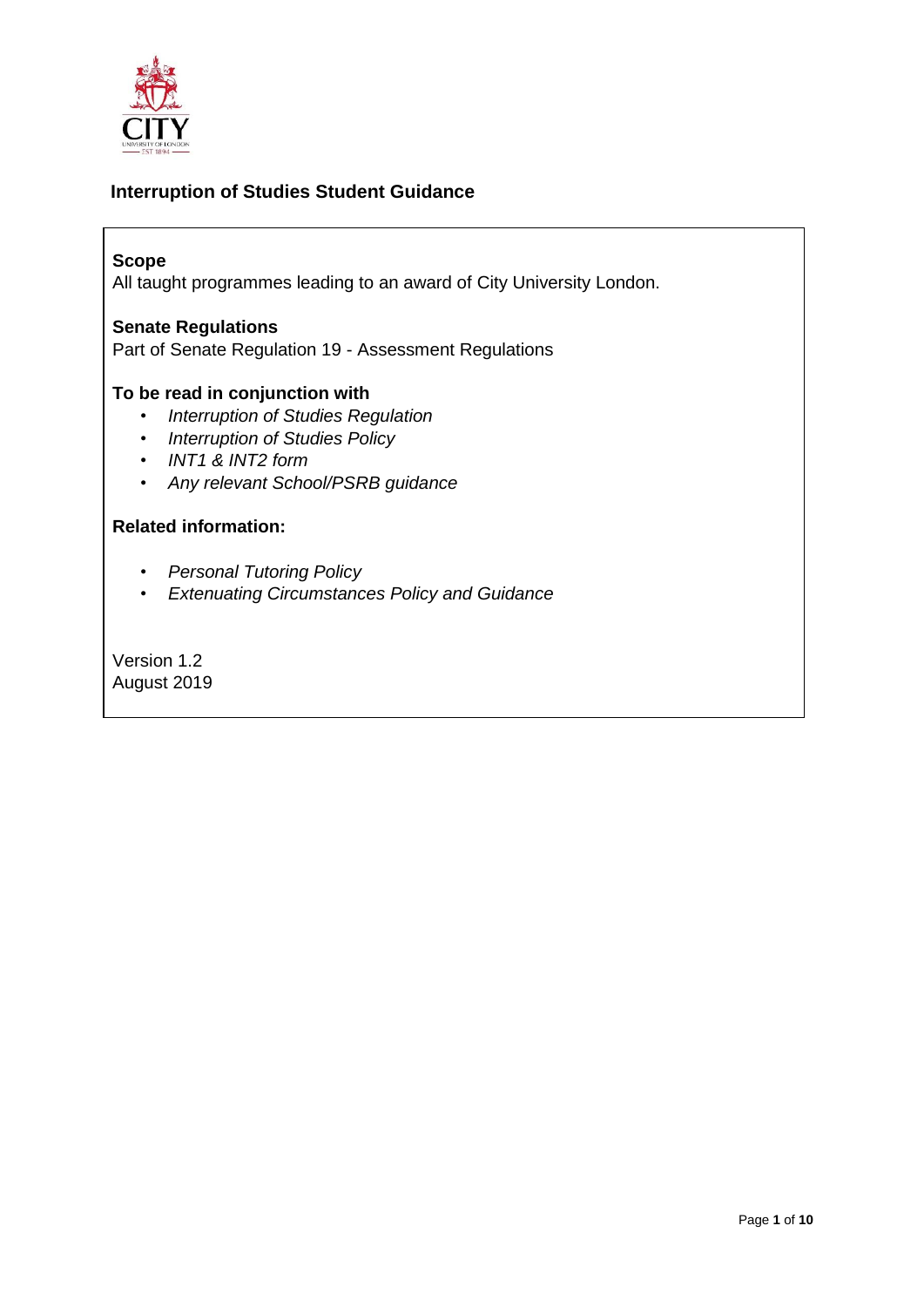# **Contents**

<span id="page-1-0"></span>

| 4. Student Support and Services available to you during an approved interruption of |  |
|-------------------------------------------------------------------------------------|--|
|                                                                                     |  |
|                                                                                     |  |
|                                                                                     |  |
|                                                                                     |  |
|                                                                                     |  |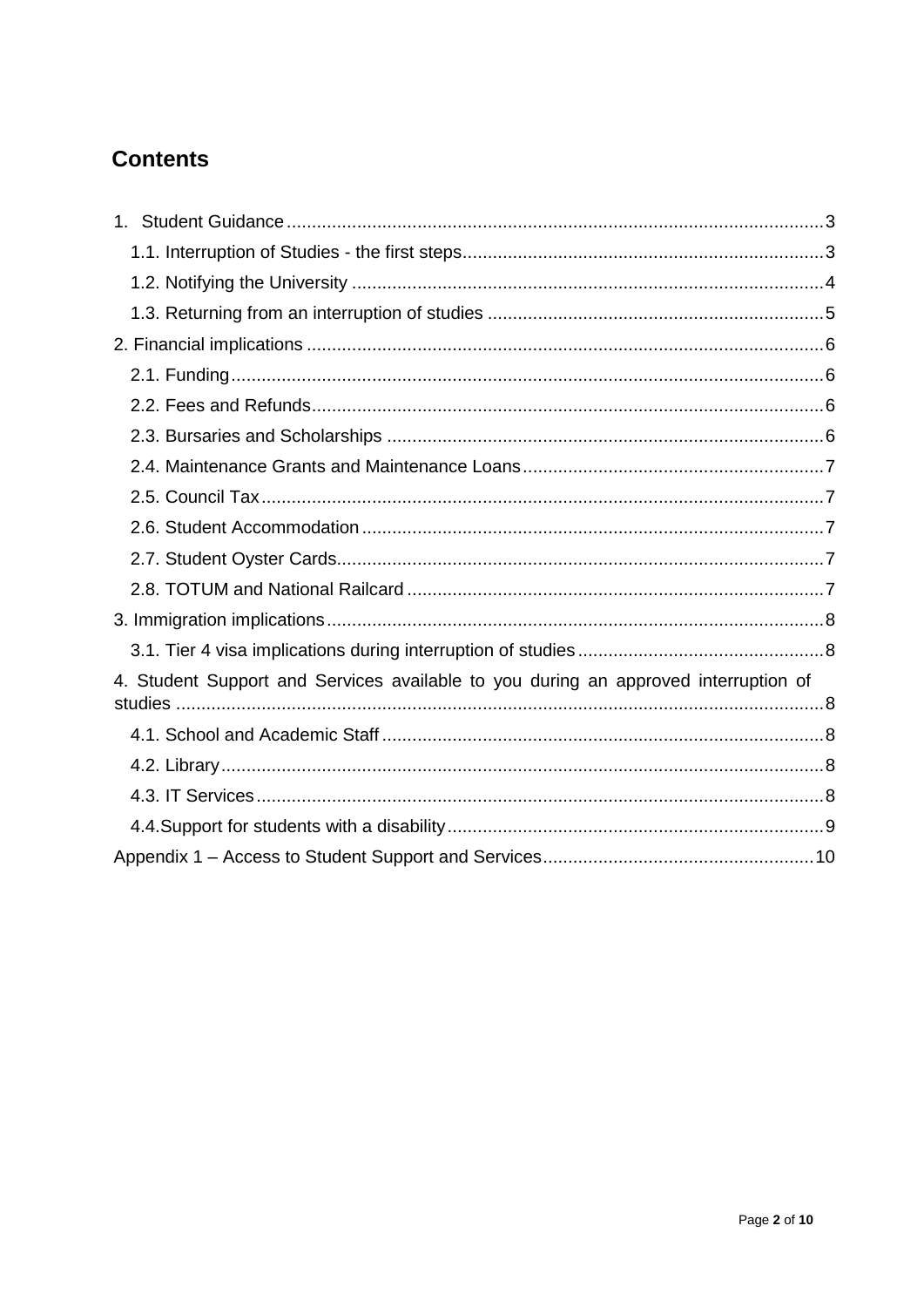# **1. Student Guidance**

From time to time you may experience personal difficulties that affect your studies. The University has a range of student services available to support you throughout your time at City and you can seek support from your Personal Tutor or contact one of our specialist services directly for advice.

Our advisers can provide you with guidance on financial, health, disability and other matters, as well as access to student counselling and mental health support. You can find details of the services available and how to contact them through the Student Hub at:

#### <https://studenthub.city.ac.uk/>

If your preparation for an assessment or performance during the assessment itself has been affected by ill-health, bereavement, or other personal issues which were unexpected and out of your control, you can submit an extenuating circumstances application (no later than seven calendar days after the assessment). If your application is accepted you may be able to have a further attempt at the assessment. Details of how to make an application can be found at:

[https://studenthub.city.ac.uk/help-and-support/extenuating-circumstances](https://studenthub.city.ac.uk/help-and-support/extenuating-circumstances-complaints-appeals)[complaints-appeals](https://studenthub.city.ac.uk/help-and-support/extenuating-circumstances-complaints-appeals)

If your difficulties continue to affect your ability to study, you may decide that the best option is to have a break, or interrupt your studies.

#### <span id="page-2-0"></span>**1.1. Interruption of Studies – the first steps**

If you are experiencing long-term personal, financial or health problems, and this directly affects your ability to study, the University will work with you to review and assess your situation. You should make an appointment with your Programme Director/Course Director, Personal Tutor or one of our support advisors to discuss your personal circumstances or concerns.

You can find information about the different support services available on the Student Hub:

#### <https://studenthub.city.ac.uk/help-and-support>

There are also a number of policies in place to ensure you receive the support you need:

- Significant, short-term, unforeseen adverse circumstances are covered by the Extenuating Circumstances Policy.
- Long-term, chronic conditions and disabilities are covered by the Reasonable Adjustments, Fitness to Study, and/or Interruption of Studies Policies.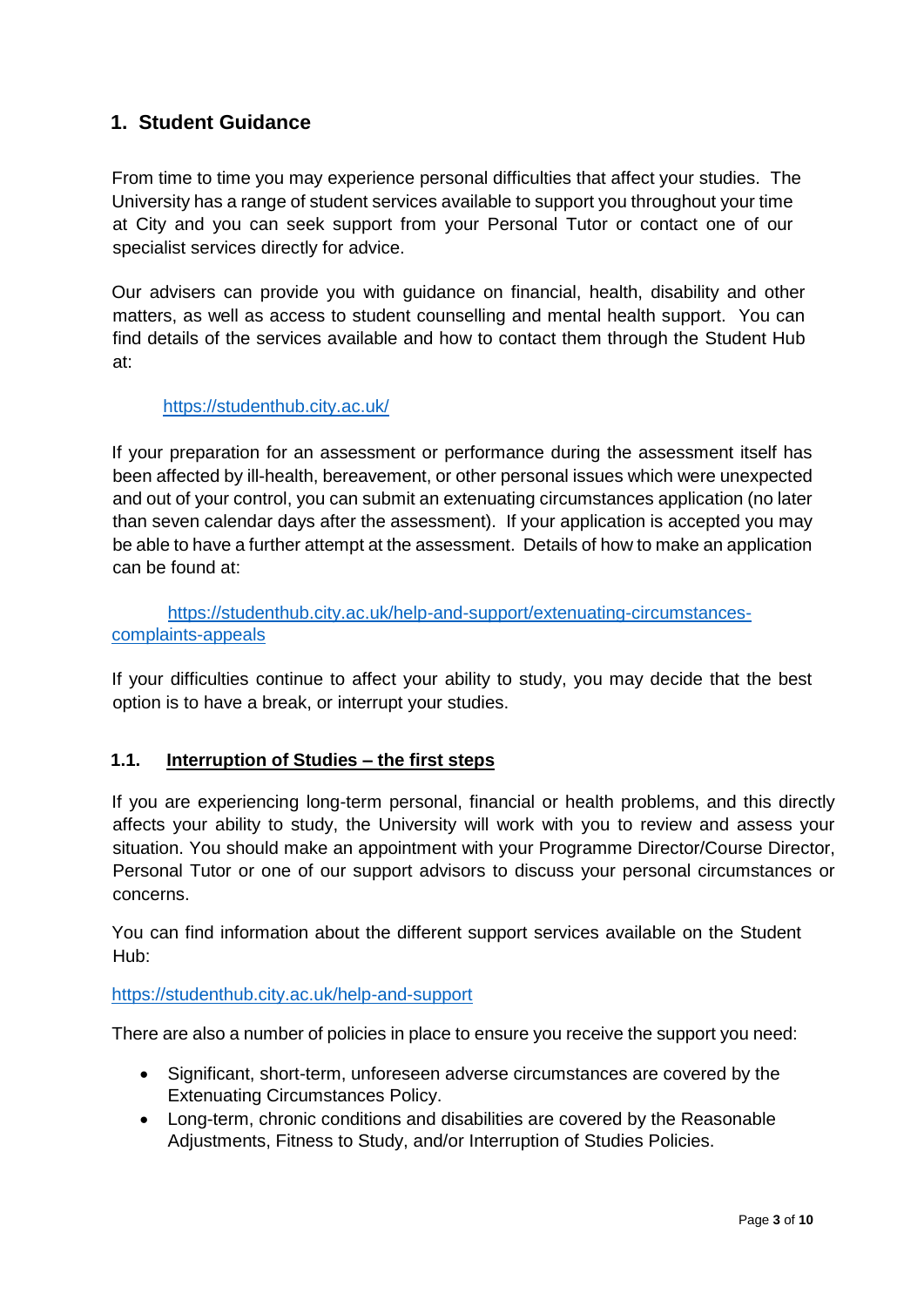Support for students as parents is covered by the Maternity, Paternity Adoption and Student Parent Guidance.

If you notify members of University staff about your issues, they will treat your personal information in accordance with City confidentiality policies. Where appropriate, they will do their best to direct you to the relevant team to discuss any concerns further. In some cases the University may make a recommendation to you to initiate an interruption in your studies. This is so that you can have some time to deal with the issues you are experiencing and can return to complete your studies once they have improved.

If you are an international student, you should speak to the International Student Advice Team, located in the Student Centre, before applying for the interruption. The Team will advise you on the implications of the interruption for your General Student Visa (Tier 4).

### <span id="page-3-0"></span>**1.2. Notifying the University**

If you decide that you wish to interrupt your studies, you will need to seek permission from the School you are enrolled in. You should arrange a meeting with your Programme/Course Director and/or Personal Tutor to discuss your reasons for requesting to interrupt your current studies, whether this might be allowed, and if so, when would be the best time to return. You should complete your application to interrupt your studies and collect the relevant supporting evidence before the final assessment period of term.

At the meeting with your Programme/ Course Director you will make and agree a 'return to studies action plan'. The action plan will help you identify which student support services should be consulted to help you resolve your circumstances and how you should manage your return to the University following the interruption period. The 'return to studies action plan' will be included on the Interruption of Studies Form (INT1) and it will be used again in your Return to Studies Form (INT2).

If you interrupt your studies after teaching has been completed but before the final assessment period of the term, you could apply to attempt your assessment(s) during the period of interruption. This will only be possible when you and your Programme/ Course Director agree the interruption will not affect your academic performance and all assessments must be attempted for those modules.

Once your Programme /Course Director and other relevant student support services have agreed that you should interrupt your studies, you will need to complete the **Interruption of Studies Form (INT1)** which is available online to initiate the formal processes:

### [http://www.city.ac.uk/\\_\\_data/assets/word\\_doc/0008/289646/interruption-of](http://www.city.ac.uk/__data/assets/word_doc/0008/289646/interruption-of-studies-form-INT1.docx)[studies-form-INT1.docx](http://www.city.ac.uk/__data/assets/word_doc/0008/289646/interruption-of-studies-form-INT1.docx)

The fully completed form should be signed by you and the Programme Director or their Deputy before you submit it to the Course Office. If you need help with completing the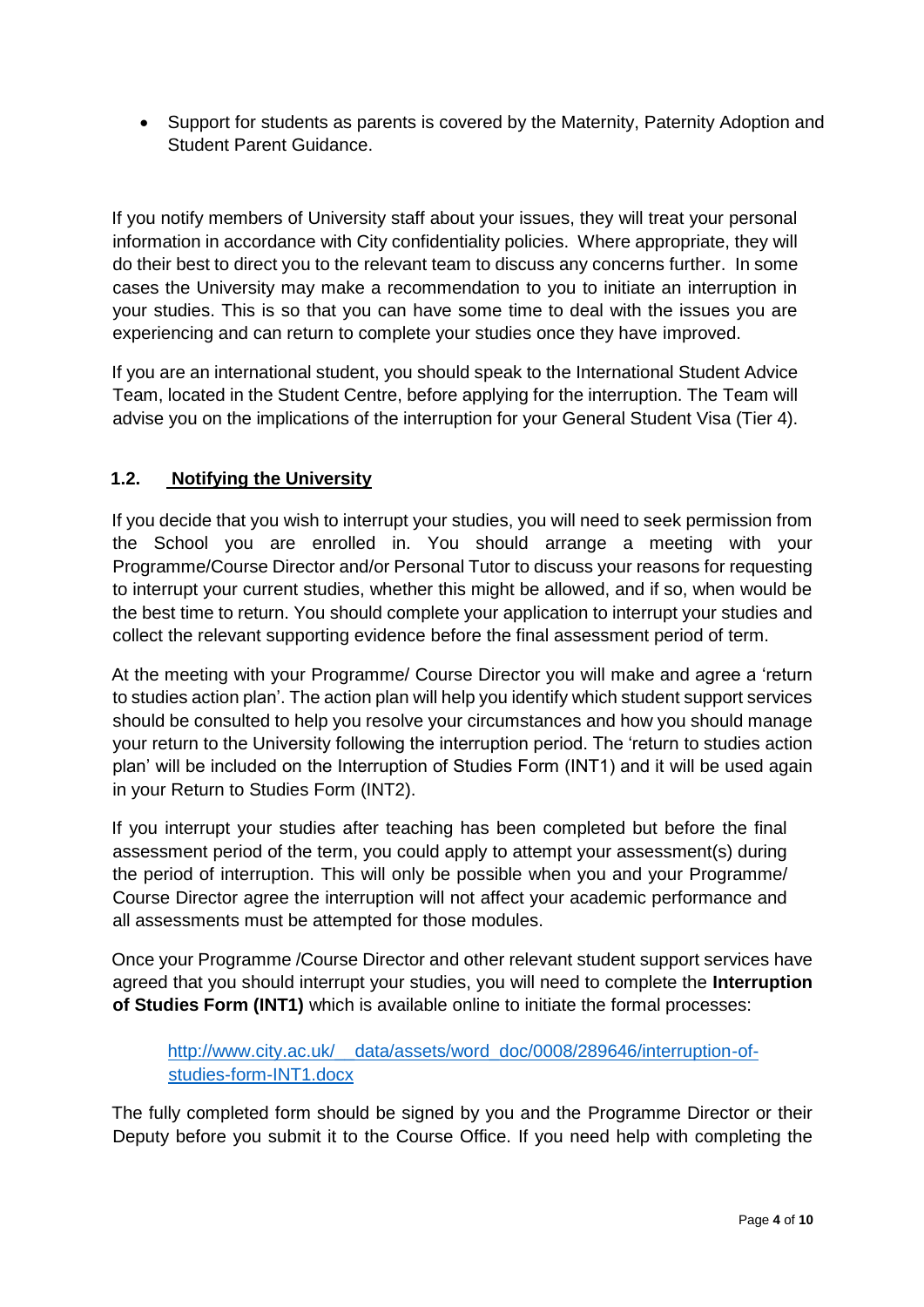sections on assessment and modules for next term/year, please contact your Course Officer or Programme /Course Director.

Please note that whilst the Programme/ Course Director may have decided to endorse your application, the final decision will be taken by the University.

You will normally be informed of the outcome of your interruption request within one week of submitting the completed Interruption of Studies Form to the Course Office.

The Course Officer will log the details provided in your Interruption of Studies Form in compliance with the University's Data Protection Policy and the Interruption of Studies Staff Guidance notes.

#### <span id="page-4-0"></span>**1.3. Returning from an interruption of studies**

You will be required to complete the **Return to Studies (INT2) Form** at least six weeks before you are due to return to studies. The form is available from:

[http://www.city.ac.uk/\\_\\_data/assets/word\\_doc/0009/289647/interruption-of-](http://www.city.ac.uk/__data/assets/word_doc/0009/289647/interruption-of-Studies-form-INT2.docx)[Studies-form-INT2.docx](http://www.city.ac.uk/__data/assets/word_doc/0009/289647/interruption-of-Studies-form-INT2.docx)

It is important that you complete and return this form because the information you provide will enable the University to complete the appropriate processes in preparation for your return to studies. You should also ensure that your contact details remain up to date and that the University is notified of any change in your circumstances as soon as possible.

When you are due to return to studies as outlined in the approved agreement with your Programme /Course Director and approval at School level, your return will normally be at the beginning of an academic term. This is so that you do not miss any taught sessions. It may be possible for you to return to studies mid-term but only where you have resit assessment(s) without attendance to complete and if there is sufficient time for the resit assessment(s) to be completed.

The University will work with you to make appropriate arrangements for your return to studies. This will include a re-induction meeting with your Programme/ Course Director and may include attending sessions to update your knowledge, including to tell you about any changes to the programme and how this might affect you, relevant changes to the University or School structures and any other relevant changes that may impact on your studies. Depending on the extent of change, you may need to return on a 'Special Scheme of Studies' to complete your programme.

If you interrupt your studies for health reasons, you may be required to provide a statement of wellbeing issued by the relevant health practitioner and meet with a member of student support staff before resuming your programme.

If you have not completed the INT2 form three weeks prior to your agreed return date, you will normally be sent a second reminder to complete the form.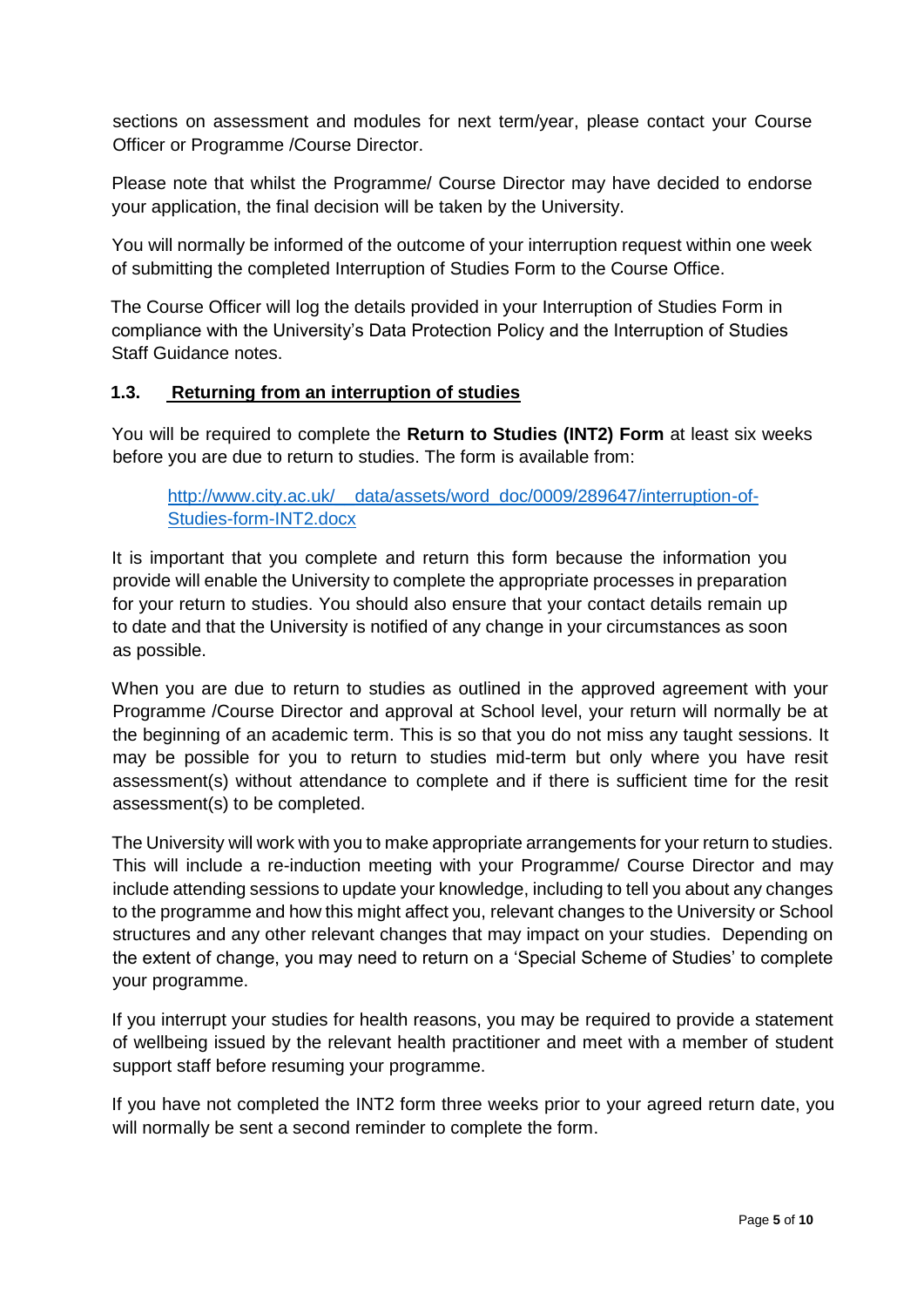<span id="page-5-0"></span>If you have not returned the completed form and responded to the reminders from the University before the agreed return date, you will be withdrawn from the programme of study.

# **2. Financial implications**

#### <span id="page-5-1"></span>**2.1. Funding**

Where you have concerns about financial support during your Interruption of Studies period, you should contact the Student Funding Team in the Student Centre for information about any help you may be eligible to receive. The Students' Union also offers Union Support Services, who may be able to offer some advice and guidance.

### <span id="page-5-2"></span>**2.2. Fees and Refunds**

If your tuition fees are paid by the Student Loan Company (SLC) or any other means such as the US Financial Aid scheme, the paying authority must be informed about your interruption of studies. If you are an SLC student, you are able to notify the 'change in circumstances' through your online account normally before the start of the academic year. During the year, the University will notify the relevant authority of the change. This notification from the University will be generated by Student and Academic Services once the interruption of studies commences.

Please note that the University's Student Records Team only notify the Student Loans Company/Student Finance England when an NTW (Notification of Transfer or Withdrawal) has been processed and submitted by the School. The University does not routinely notify other funding authorities.

You should expect your funding to be suspended during an interruption of studies. Please visit the University's Finance Office for more details:

#### <https://www.city.ac.uk/study/fees-and-funding>

Before resuming your studies, you should make contact with your paying authority to notify them that you are ready to return. This should be done well in advance of your return so that the payment is issued to you before your return to the University.

Your tuition fee may change when you resume your studies. For more information, please contact your Course Officer who will ask the Finance Team on your behalf.

You can find details on paying fees and refunds at:

<https://www.city.ac.uk/student-administration/fees-and-finance/refund-requests>

#### <span id="page-5-3"></span>**2.3. Bursaries and Scholarships**

If you are in receipt of a bursary or scholarship, please contact your bursary or scholarship provider to discuss the implications of your interruption of studies. Your award letter should include details of how to make contact. If you need assistance, please ask at the Student Centre for advice.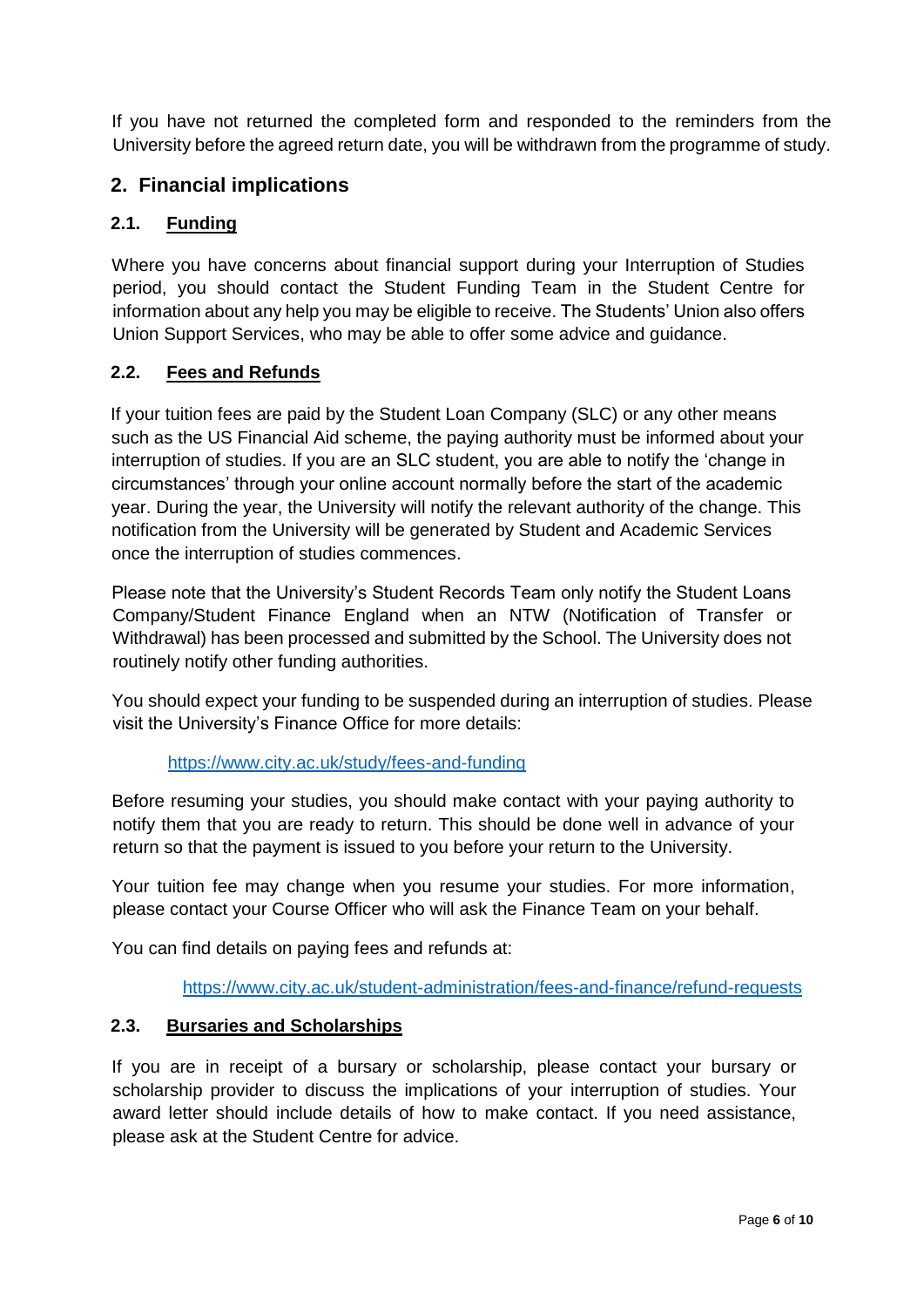### <span id="page-6-0"></span>**2.4. Maintenance Grants and Maintenance Loans**

During a period of interruption, you will not normally receive any maintenance grant or loans. However, in some cases, there may be an exception applied. For example, a health related interruption may entitle you to continue to receive the grant or loan.

At the time of interruption, you might find yourself in a situation where your grant or loan has been overpaid. This may occur:

- If the interruption of studies occurs part way through the term, as maintenance grants and loans paid in advance for the entire term would have been overpaid.
- If the interruption of studies is backdated, due to exceptional circumstance, there will have been an overpayment as the maintenance grant or loan would have been paid for the time you are not in attendance
- If the interruption is close to the SLC payment date, you might still receive payment although the SLC was notified.

For health related interruption of studies, the SLC may agree to extend the Student Loans eligibility period. You should contact the SLC for details and advice.

### <span id="page-6-1"></span>**2.5. Council Tax**

You should check with your local Council whether you will continue to be eligible for Council tax exemptions during your interruption.

#### **2.6. Student Accommodation**

Once your Course Officer confirms that your request for interruption has been approved, you will need to notify your accommodation provider about your interruption as soon as possible.

#### <span id="page-6-2"></span>**2.7. Student Oyster Cards**

As part of the University's terms and conditions with Transport for London (TfL), if you are on an interruption, we must advise TfL about this. This may mean that you may lose the right to use the Student Oyster Card during the period of interruption. For more information on your Student Oyster Card, please visit:

<span id="page-6-3"></span><http://www.tfl.gov.uk/fares-and-payments/adult-discounts-and-concessions/18-student>

#### **2.8. TOTUM and National Railcard**

<span id="page-6-4"></span>During an interruption of studies, you should not cancel your NUS Extra Card or National Railcard. You are able to use the cards as normal. However, applications for new cards may not be possible as confirmation of attendance may be requested from the University at the time of application. You will incur additional charges if you want a new card upon your return to study.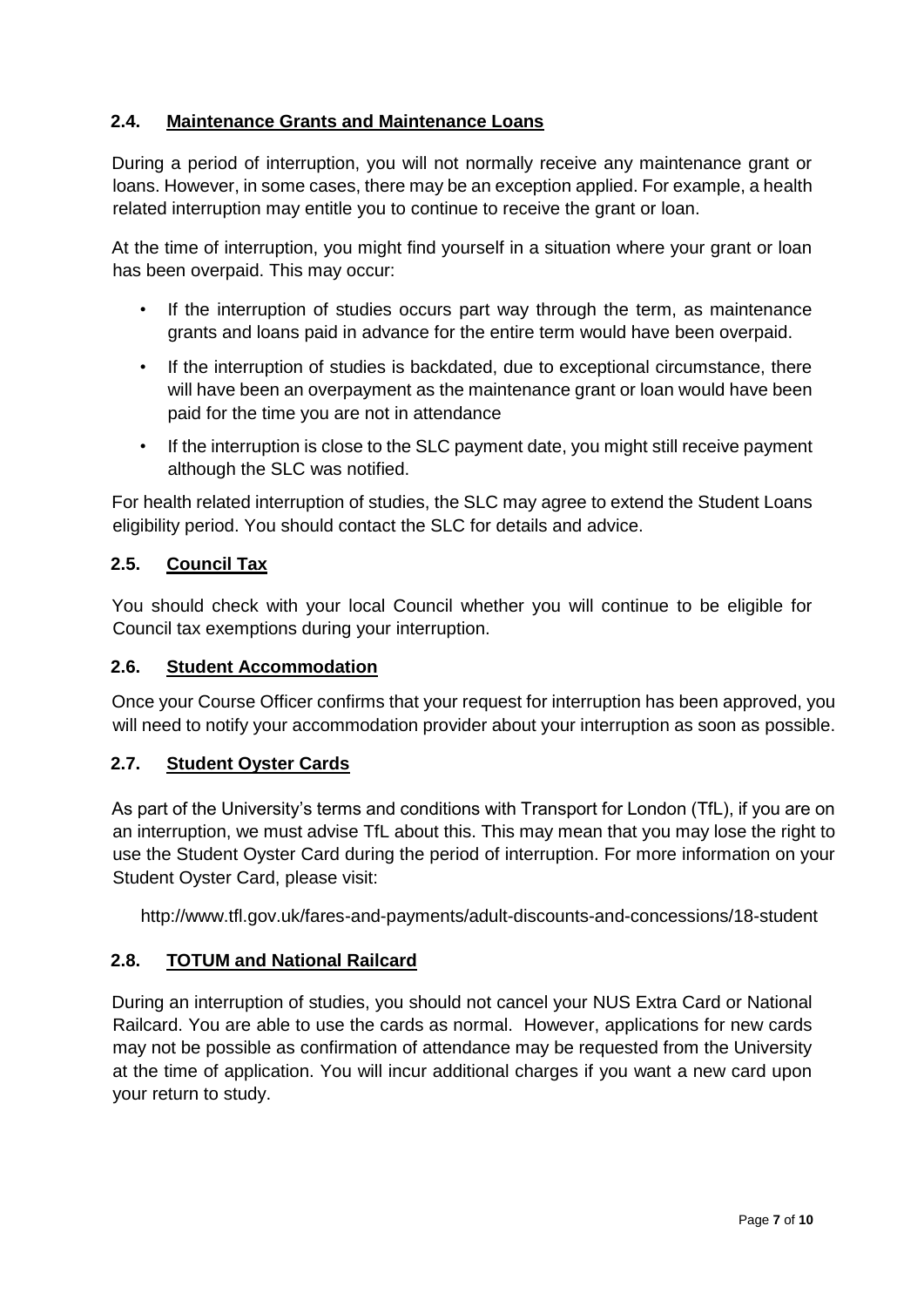## **3. Immigration implications**

If you hold a Tier 4 visa there will be implications for your visa if you wish to interrupt your studies.

#### <span id="page-7-0"></span>**3.1. Tier 4 visa implications during interruption of studies**

If you hold a City, University of London Tier 4 visa and you interrupt your studies, the University will be required to report this to UKVI (UK Visas and Immigration) which will result in your visa being curtailed. The report to the Home Office will be actioned by the Visa Compliance Team within 10 days of the interruption of studies being confirmed. When you wish to return to studies as a Tier 4 sponsored student, you will need to be issued with a new CAS and make a Tier 4 visa application before you can re-commence your studies.

<span id="page-7-1"></span>If you are a Tier 4 visa bearing student wishing to interrupt or are returning after an interruption, please contact the International Visa Advice Team [\(visaadvice@city.ac.uk](mailto:visaadvice@city.ac.uk)) for further information and support.

# **4. Student support and services available to you during an approved interruption of studies**

The University understands that is important that you are able to keep in contact with us during your interruption of studies. You will be able to have limited access to support and services to maintain contact and make preparations for your return as explained below:

#### <span id="page-7-2"></span>**4.1. School and Academic Staff**

During the interruption period, you will have limited contact with the School and staff members. This is so that you are able to focus on resolving the issues that have caused the interruption. Some students may be worried about keeping in touch- please discuss a plan with your Programme/Course Director on keeping in touch and the way this would work best for you both so that you can prepare for your return.

#### <span id="page-7-3"></span>**4.2. Library**

During your interruption of studies, your access to the University Library services will change to a non-student member. This will mean you will have limited access for using the library facilities. However, if you are completing an assessment whilst on an interruption of studies, you will be able to have full access for the relevant period.

#### <span id="page-7-4"></span>**4.3. IT Services**

Your IT Services should not normally cease during your period of interruption and you should continue to have access to Moodle and your University email. However, if you have difficulties in accessing one or more of the IT services, please contact the Information Services Team to get this resolved.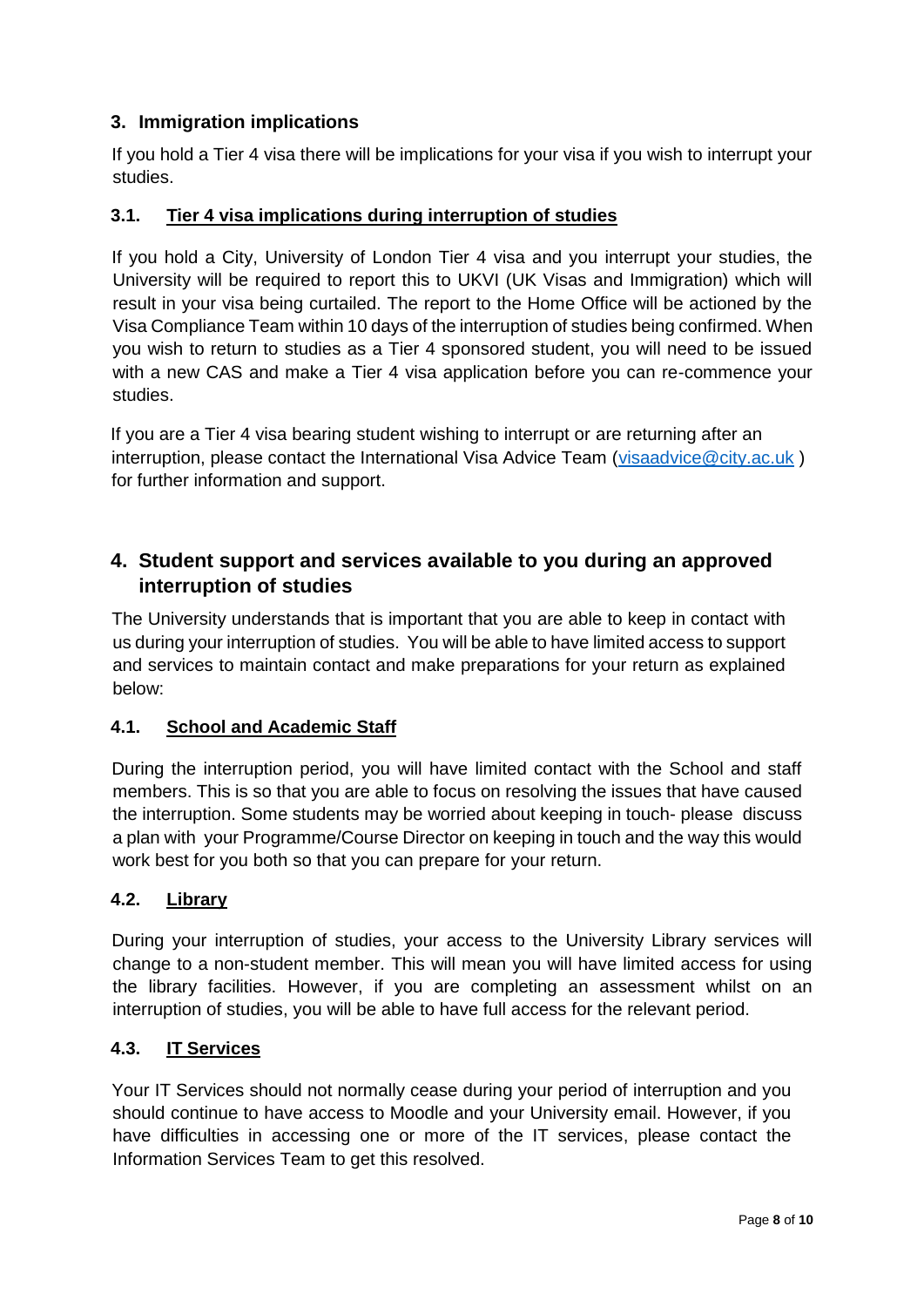# <span id="page-8-0"></span>**4.4. Support for students with a disability**

If you have disability needs, you can contact the Disability Team during your period of interruption to discuss matters you may need support with.